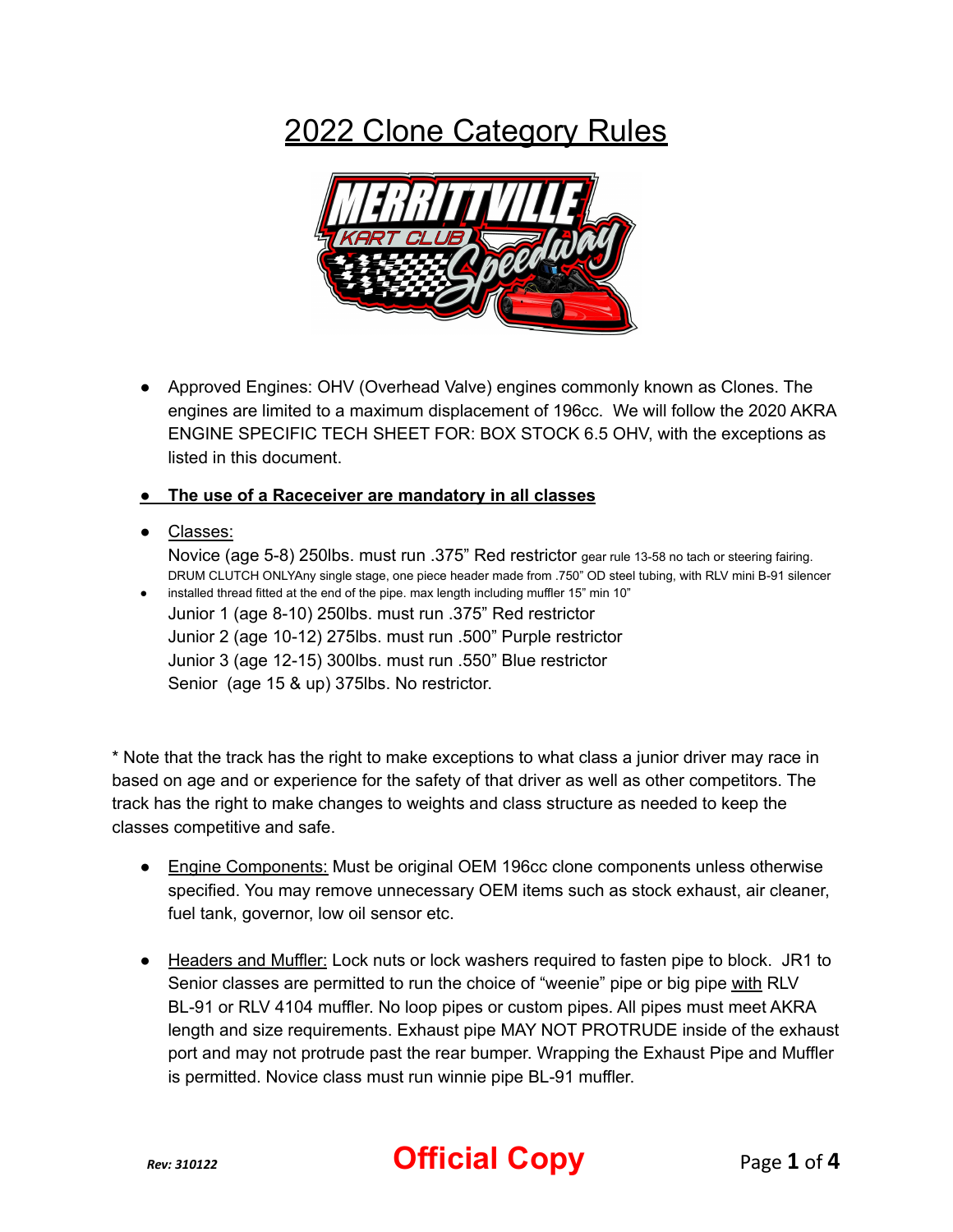- Fuel: Only Gasoline no greater than 87 octane sold at Canadian roadside fuel stations open to the public. The addition of fuel additives is not permitted. No E85 Flex Fuel permitted.
- Carburetor: Huayi, K-TAI, or Ruxing type carb only (No Walbro or Mikuni). Choke assembly must be in place and functional. Blueprinted carbs are permitted providing they are blueprinted for AKRA box stock clone class. Venturi .615" max diameter and round checked with a no-go gauge. .751" max rear bore. .750" max depth to ridge behind butterfly. No dimpling or swirl cutting venturi or carb bore. Jetting is non tech. No grinding of emulsion tubes. They must appear as stock (2 or 4-hole max). Aftermarket filter and filter adaptor are permitted. The filter adapter that bolts to the carb must be straight. (no angle). The Air Filter must be a molded 1 piece (No other adapters allowed between the filter adapter and the air filter). Any pulse type fuel pump is permitted and may be pulsed from the crankcase, side cover, or valve cover. Plastic isolator plate must be **unaltered** and installed in its original location. Mounting holes may not exceed .300".
- Head: YD, TG-1 or JT castings only. (4 bolt valve cover heads). High compression 14cc heads are not permitted. The heads may have 3 angles on the valve seats. 45° face angle, 30° top relief, and 60° bottom relief. .899 max intake seat I.D. Stock valve sizes only. Intake valve .982" max. O.D. Exhaust valve .945" max. O.D. You may run the shorter valve of stock configuration to meet the .815" installed height rule. Tension of 10.8 lb. max @ .850" height (valve springs only) and tension of 18 lbs @ .650" height (valve springs only). Max wire dia.071". Minimum installed height .815" check with no go gauge. Shims may be used to meet this requirement providing they do not exceed .075" thickness total including valve seal lip. Head porting is allowed. No sinking the valves below the deck of chamber. Head must remain stock geometry no valve angle changes or angle milling. Head may be resurfaced to meet the AKRA CC rule of 26.5cc. Head gasket is non tech item.
- Camshaft: Stock or aftermarket camshafts are allowed providing they meet the following requirements: Ez-spin assembly must remain as stock. Cam lobe base circle diameter .865" -.005"/+.010". Duration check for Intake and Exhaust lobes (taken off pushrod). Intake duration of 218.5 degrees at .050 lift/85.5 degrees at .200 lift. Exhaust duration of 221.5 degrees at .050" lift/96.5 degrees at .200" lift. All checks will allow +/- .5 degrees for wear and gauge variances. Max Intake lift on cam .225" – Min .215" lift taken at the pushrod. Max Intake lift at the valve .238" Taken on valve spring retainer as raced. Max Exhaust lift on cam .232" – Min .222" lift taken at the pushrod. Max Exhaust Lift at the valve .242" taken on valve spring retainer as raced.
- Valve train: OEM Stock lifters only, no modifications allowed. Over-all length of push rod 5.285" max, 5.230" min. Push Rod must be of the 3-piece design (Hollow or solid tube with 2 solid ball ends). Lifter Head diameter .915" min with no visible modifications. Factory 1:1 rocker arm only. (No roller rockers). Rockers may be ground at tips to meet running lift requirements.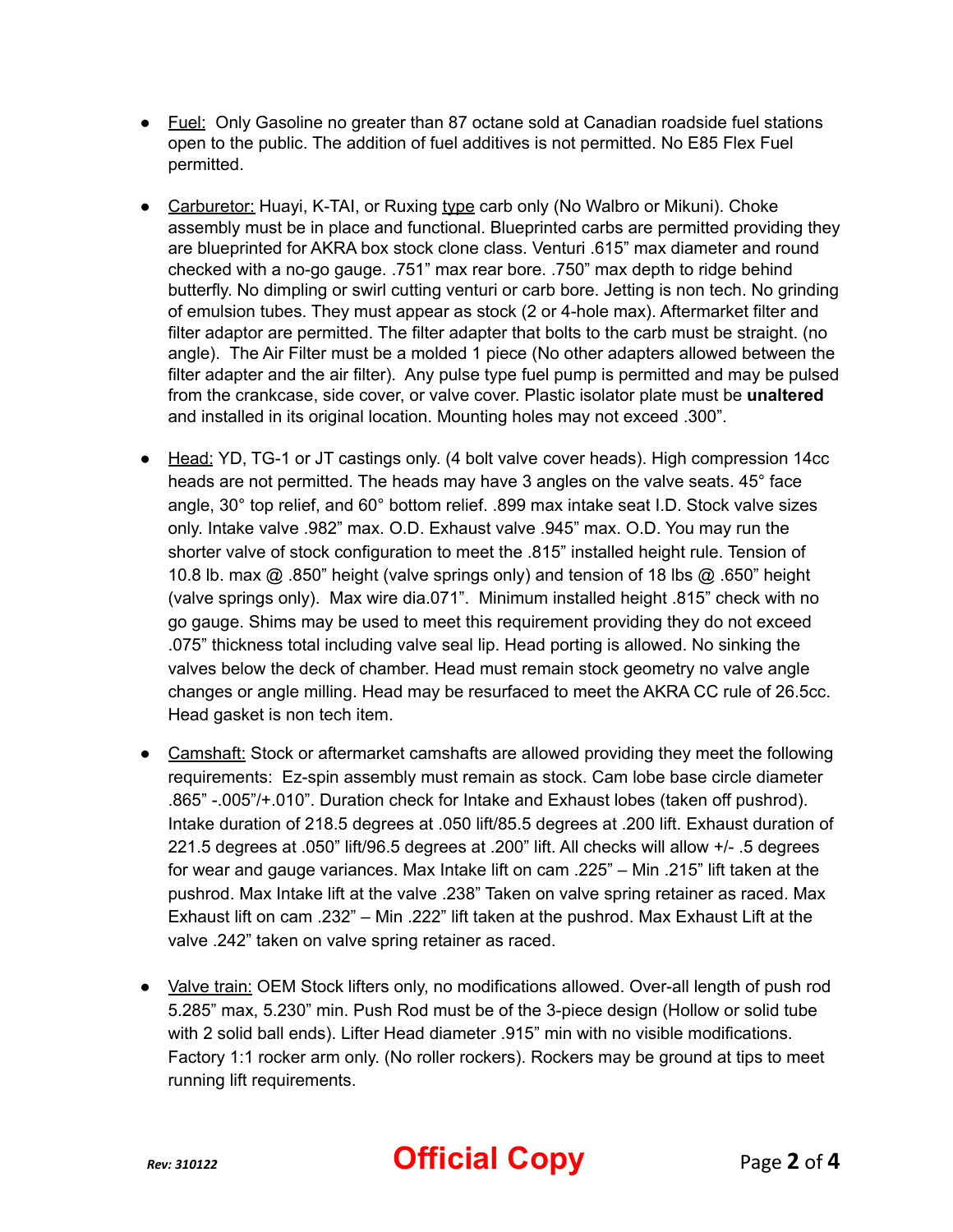- Block: 2.691" Max. Bore (approx.010" over). Oil return hole not to exceed .251". Stock crank bearings only (no ceramic bearings permitted). Re-sleeving of block is not permitted. No piston pop-out allowed.
- Crankshaft: Stock Box Stock crankshaft required. Machining, polishing, addition of material or other alteration of crankshaft is prohibited. Removal of Governor Sprocket permitted. Stock factory timing gear mandatory and must be installed in original location. Crankshaft journal diameter is 1.180"max - 1.168" min. Crankshaft stroke is 2.123"  $+/-.010.$
- Connecting rod: OEM Stock Connecting Rod measuring 2.350" to 2.375" (from the bottom of the wrist pin to the top of the crankshaft journal). **or** ARC 6270 (3.303) & ARC 6269 (3.313) Rods allowed.
- Piston: Must be unaltered box stock dished piston only. No machining or drilling of piston allowed. File fitting of piston rings is permitted. No aftermarket or flat top pistons. Piston must be of a 3 ring design and all rings must be intact and functional. Maximum oversize .010" (see block section).
- Flywheel and Ignition: Must use stock 196cc clone ignition coil, plug wire, and resistor spark plug boot with minimum of 4 OHM resistance. Spark Plug Boot must be the stock black hard plastic boot ONLY! Spark plug is non tech. Stock flywheels are prohibited. Must use billet flywheel. Flywheel must be from approved list, 3.3 lb. minimum weight. No flywheel modifications allowed. The following flywheels are allowed: ARC 6619, ARC 6689, King billet steel and Dyno PVL aluminum flywheel.
- Starter: Electric starter with starter nut permitted. May also use recoil pull start. Pull starter may be rotated for better cranking angle and have better quality replacement rope installed.
- **●** Clutch: Open to any centrifugal drum or dry disc clutch. (Except for Novice class where ONLY DRUM CLUTCH is Allowed)

Please note that these rules are general guidelines. If you are chosen for tech, please do so without confrontation. Refusing tech will result in a disqualification losing all points and purse for that race (rain outs do not count toward the suspension). If any confrontation is given you will forfeit your finish and point for the day. If chosen, please take kart directly to the designated tech area where there will be a track official to watch your equipment. No work may be performed on kart at this time. Driver/owner of kart being teched and tech official only permitted in the tech area during tech sessions. It is not the responsibility of the tech inspector to reassemble engine post tech. If you are deemed illegal you will be given "one week" to correct any illegal findings. First offence you will forfeit your finish and points for the day. Second offence forfeits finish and points and will not be permitted to race next scheduled race day (rain outs do not count towards the suspension). Third offence to be determined by track owner. Any